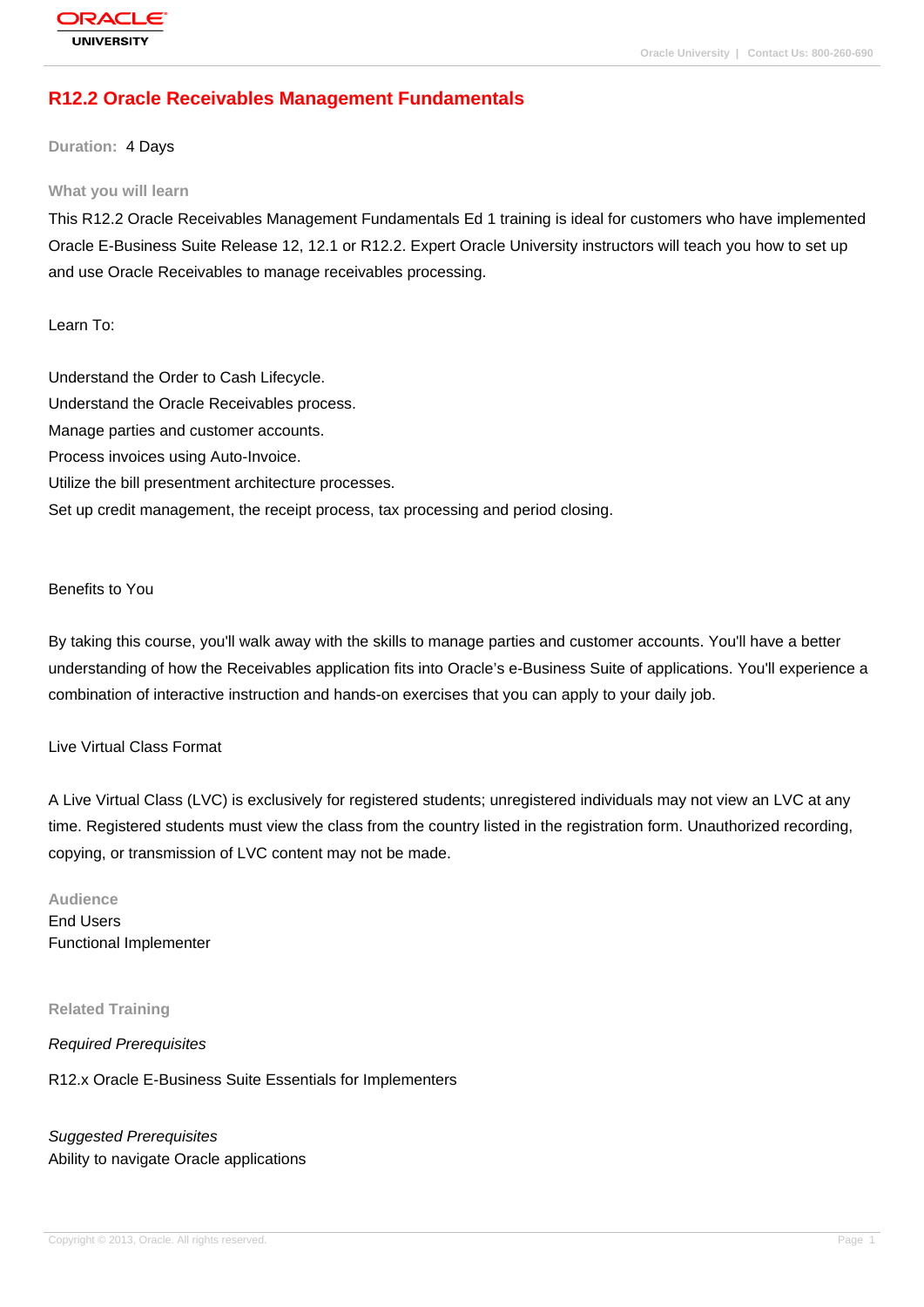# **Course Objectives** Understand the overall order to cash process from Order Entry through Bank Reconciliation Understand key areas in the Order to Cash Life Cycle Explain how the Receivables processing is positioned within the Order to Cash Life Cycle Describe the overall Receivables process Manage parties and customer accounts Describe the Auto-Invoice process Explain bill presentment architecture processes Understand Credit Management Identify credit management processing Understand setup information related to invoicing Describing the receipt process Understand setup information related to receipts Understand the tax accounting process

**Course Topics**

## **Order to Cash Lifecycle Overview**

Describing the overall Order to Cash Process from Order Entry through Bank Reconciliation Discussing the key areas in the Order to Cash Life Cycle Describing the integration between the applications

## **Overview of Oracle Receivables Process**

Understand Sub-ledger Accounting as it relates to period closing

Explaining where the Receivables processing is positioned within the Order to Cash Life Cycle Describing the overall Receivables Process Discussing the key areas in the Receivables Process

# **Manage Parties and Customer Accounts**

Defining the Features to Enter and Maintain Party and Customer Account Information Defining the Features to Enter and Maintain Party and Customer Account Information Creating Profile Classes and Assigning them to Customer Accounts Creating and Maintaining Party and Customer Account Information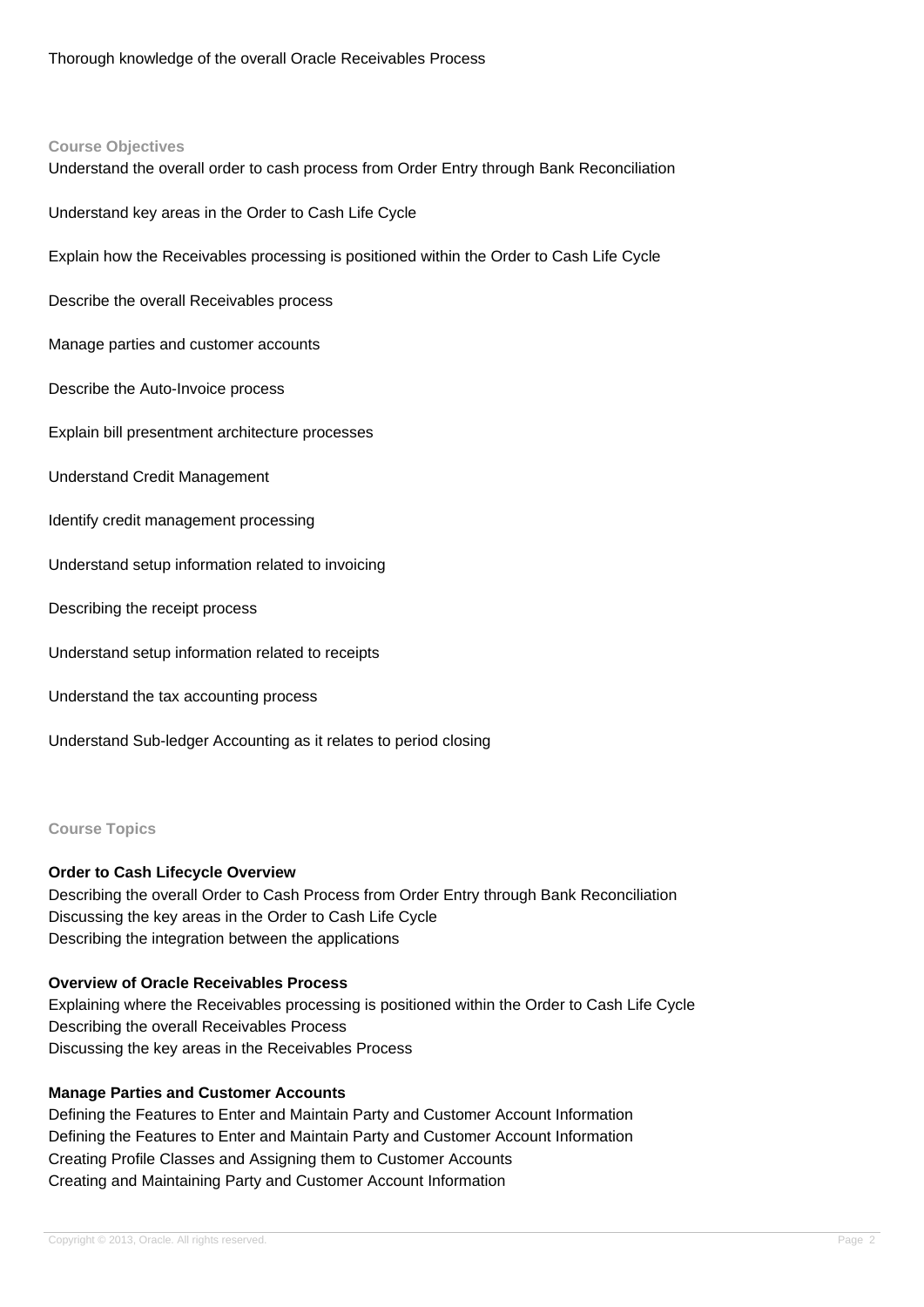Enabling Customer Account Relationships Defining TCA Party Paying Relationships Merging Parties and Customer Accounts Viewing Party and Customer Account Information

## **Process Invoices Using Auto-Invoice**

Describing the Auto-Invoice Process Using Auto-Invoice Correcting Errors Using Auto-Invoice Exception Handling

## **Process Invoices**

Describing How Processing Invoices Fits into the Receivables Process Entering and Completing Invoices Correcting Invoices Printing Transactions and Statements Using Event-Based Management Demonstrating Promised Commitment Accounts

## **Bill Presentment Architecture**

Explaining the Bill Presentment Architecture Processes Registering Data Sources Creating Templates to Present Bills Defining Rules to Assign Templates to Customers Printing BPA Invoices

## **Credit Management**

Understanding Setup Steps for Credit Management Demonstrating Credit Profile Changes Identifying Credit Management Processing Using Workflow and Lookups Reviewing Credit Management Performance Applying Credit Hierarchy

## **Implement Customer Invoicing**

Entering Setup Information related to Invoicing Understanding Key Implementation Considerations in Customer Invoicing

## **Receipts**

Describing the Receipt Process Applying Receipts Using Different Methods Creating Charge-backs, Adjustments, and Claims Using Balancing Segments Applying Non-Manual Receipts

## **Implement Receipts**

Entering Setup Information for Receipts Discussing the Implementation Considerations

# **Tax Processing**

Understanding the Tax Accounting Process Understanding Oracle E-Business Tax Setups for Receivables Managing Tax Accounts and Tax Adjustments